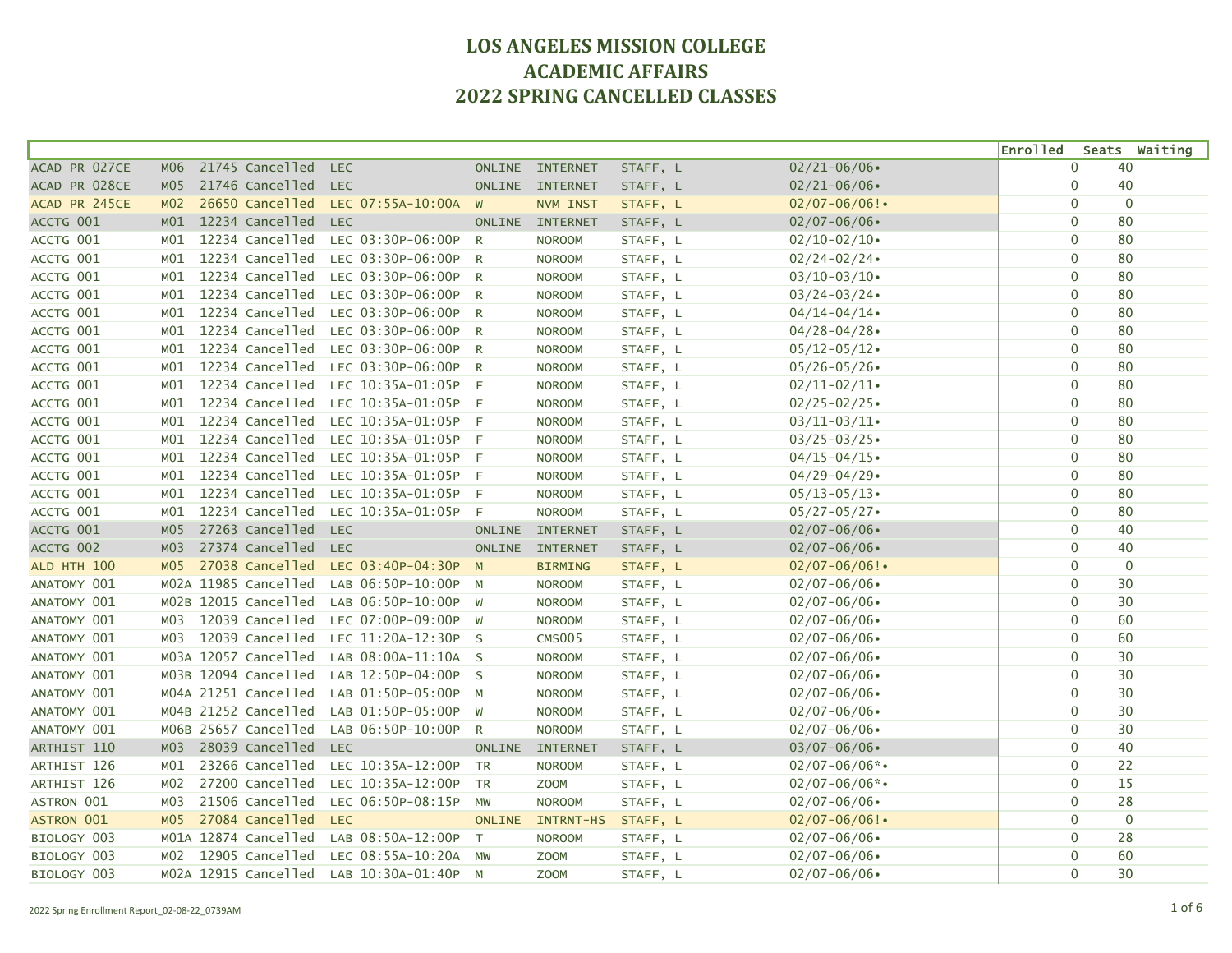|                      |                 |                      |            |                        |              |                 |              |                    | <b>Enrolled</b> |              | Seats Waiting |
|----------------------|-----------------|----------------------|------------|------------------------|--------------|-----------------|--------------|--------------------|-----------------|--------------|---------------|
| BIOLOGY 003          |                 | MO2B 12934 Cancelled |            | LAB 10:30A-01:40P      | W            | <b>ZOOM</b>     | STAFF, L     | $02/07 - 06/06$    |                 | $\Omega$     | 30            |
| BIOLOGY 003          |                 | M03A 12946 Cancelled |            | LAB 01:50P-05:00P      | <b>M</b>     | <b>NOROOM</b>   | STAFF, L     | $02/07 - 06/06$    |                 | $\mathbf 0$  | 28            |
| BIOLOGY 003          |                 | M04B 17549 Cancelled |            | LAB 06:50P-10:00P W    |              | <b>NOROOM</b>   | STAFF, L     | $02/07 - 06/06$    |                 | $\mathbf 0$  | 28            |
| BIOLOGY 003          |                 | MO5B 13193 Cancelled |            | LAB 06:50P-10:00P R    |              | <b>NOROOM</b>   | STAFF, L     | $02/07 - 06/06$    |                 | $\mathbf 0$  | 28            |
| BIOLOGY 003          |                 | M06A 13230 Cancelled |            | LAB 07:50A-11:00A S    |              | <b>NOROOM</b>   | STAFF, L     | $02/07 - 06/06$    |                 | $\mathbf 0$  | 28            |
| BIOLOGY 003          | M09             | 26790 Cancelled      |            | LEC 12:30P-02:35P TR   |              | <b>ZOOM</b>     | STAFF, L     | $03/07 - 06/06$    |                 | $\mathbf 0$  | 40            |
| BIOLOGY 003          |                 | M09A 26791 Cancelled |            | LAB 02:45P-04:50P      | <b>TR</b>    | <b>ZOOM</b>     | STAFF, L     | $03/07 - 06/06$    |                 | $\mathbf 0$  | 40            |
| BIOLOGY 005          |                 | MO1A 14120 Cancelled |            | LAB 10:30A-01:40P M    |              | <b>NOROOM</b>   | STAFF, L     | $02/07 - 03/30$    |                 | $\mathbf 0$  | 30            |
| BIOLOGY 005          |                 | MO1A 14120 Cancelled |            | LAB 10:30A-01:40P M    |              | <b>NOROOM</b>   | STAFF, L     | $04/11 - 06/06$    |                 | $\mathbf 0$  | 30            |
| BIOLOGY 005          |                 | MO2A 19327 Cancelled |            | LAB 01:50P-05:00P T    |              | <b>NOROOM</b>   | STAFF, L     | $02/07 - 06/06$    |                 | $\mathbf 0$  | 30            |
| BIOLOGY 005          |                 | MO2B 19328 Cancelled |            | LAB 01:50P-05:00P      | R            | <b>NOROOM</b>   | STAFF, L     | $02/07 - 06/06$    |                 | $\Omega$     | 30            |
| BIOTECH 002          |                 | M01 15535 Cancelled  |            | LEC 07:50A-08:50A      | <b>MTWR</b>  | <b>NOROOM</b>   | STAFF, L     | $02/07 - 03/30$    |                 | $\mathbf 0$  | 21            |
| BIOTECH 002          |                 | M01A 16999 Cancelled |            | LAB 09:00A-12:20P      | <b>MTWR</b>  | <b>NOROOM</b>   | STAFF, L     | $02/07 - 03/30$    |                 | $\mathbf 0$  | 21            |
| BIOTECH 003          |                 | M01 15536 Cancelled  |            | LEC 07:50A-08:50A MTWR |              | <b>NOROOM</b>   | STAFF, L     | $04/11 - 06/06$    |                 | $\Omega$     | 21            |
| BIOTECH 003          |                 | MO1A 15537 Cancelled |            | LAB 09:00A-12:10P MTWR |              | <b>NOROOM</b>   | STAFF, L     | $04/11 - 06/06$    |                 | $\mathbf 0$  | 21            |
| <b>BSICSKL 025CE</b> | MO3             | 23035 Cancelled      |            | LAB 06:00P-09:20P      | <b>TR</b>    | <b>LRC233</b>   | STAFF, L     | $02/07 - 03/30$ *• |                 | $\mathbf 0$  | 12            |
| <b>BSICSKL 025CE</b> | M08             | 25093 Cancelled      |            | LAB 06:00P-09:20P      | <b>TR</b>    | <b>ZOOM</b>     | STAFF, L     | $02/07 - 03/30$ *• |                 | $\mathbf 0$  | 28            |
| <b>BSICSKL 202CE</b> | M04             | 25264 Stop Futh      |            | LEC 08:50A-12:10P      | <b>MW</b>    | Z00M            | Gutierrez, J | $02/07 - 03/30*$   |                 | 3            | 13            |
| <b>BSICSKL 204CE</b> | MO1             | 23042 Cancelled      |            | LEC 06:50P-10:10P MW   |              | <b>INST2005</b> | STAFF, L     | $02/07 - 03/30$ *• |                 | $\mathbf 0$  | 16            |
| <b>BSICSKL 204CE</b> | MO3             | 25275 Cancelled      |            | LEC 06:50P-10:00P MW   |              | <b>ZOOM</b>     | STAFF, L     | $02/07 - 03/30$ *• |                 | $\mathbf{0}$ | 24            |
| BSICSKL 205CE        | MO1             | 23081 Cancelled      |            | LEC 08:50A-12:10P MW   |              | <b>LRC233</b>   | STAFF, L     | $02/07 - 03/30$ *• |                 | $\mathbf 0$  | 12            |
| <b>BSICSKL 205CE</b> | м03             | 25279 Cancelled      |            | LEC 08:50A-12:10P      | MW           | <b>ZOOM</b>     | STAFF, L     | $02/07 - 03/30$ *• |                 | $\mathbf 0$  | 28            |
| BSICSKL 206CE        | MO1             | 23086 Cancelled      |            | LEC 06:50P-10:10P      | <b>MW</b>    | <b>INST1002</b> | STAFF, L     | $02/07 - 03/30$ *• |                 | $\mathbf 0$  | 26            |
| <b>BSICSKL 206CE</b> | M03             | 25294 Cancelled      |            | LEC 06:50P-10:00P      | <b>MW</b>    | Z00M            | STAFF, L     | $02/07 - 03/30$ *• |                 | $\mathbf 0$  | 14            |
| BSICSKL 209CE        | MO1             | 23083 Cancelled      |            | LEC 06:50P-10:10P      | <b>TR</b>    | <b>INST1006</b> | STAFF, L     | $02/07 - 03/30$ *• |                 | $\mathbf 0$  | 28            |
| BSICSKL 209CE        | M03             | 25315 Cancelled      |            | LEC 06:50P-10:10P TR   |              | <b>ZOOM</b>     | STAFF, L     | $02/07 - 03/30$ *• |                 | $\mathbf 0$  | 12            |
| BSICSKL 210CE        | MO1             | 23088 Cancelled      |            | LEC 08:50A-12:10P      | <b>TR</b>    | <b>CSB105</b>   | STAFF, L     | $02/07 - 03/30$ *• |                 | $\mathbf 0$  | 20            |
| <b>BSICSKL 210CE</b> | M03             | 25334 Cancelled      |            | LEC 08:50A-12:10P TR   |              | <b>ZOOM</b>     | STAFF, L     | $02/07 - 03/30$ *• |                 | $\Omega$     | 20            |
| <b>BUS 001</b>       | <b>M07</b>      | 27775 Stop Futh      | <b>LEC</b> |                        | ONLINE       | <b>INTERNET</b> | STAFF, L     | $02/07 - 06/06$    |                 | $\Omega$     | 40            |
| CH DEV 001           | <b>M07</b>      | 13363 Cancelled      |            | LEC 06:50P-10:00P      | W            | <b>ZOOM</b>     | STAFF, L     | $02/07 - 06/06$    |                 | $\mathbf{0}$ | 40            |
| CH DEV 010           | MO4             | 27722 Cancelled      | <b>LEC</b> |                        | ONLINE       | <b>INTERNET</b> | STAFF, L     | $02/07 - 06/06$    |                 | $\Omega$     | 40            |
| CH DEV 011           | MO1             | 14067 Cancelled      |            | LEC 06:50P-10:00P      | $\mathsf{R}$ | <b>NOROOM</b>   | STAFF, L     | $02/07 - 06/06$    |                 | $\mathbf{1}$ | 28            |
| CH DEV 011           | M05             | 27169 Cancelled      | <b>LEC</b> |                        |              | ONLINE INTERNET | STAFF, L     | $04/11 - 06/06$    |                 | $\mathbf 0$  | 40            |
| CH DEV 015           | MO1             | 16292 Cancelled      |            | LEC 03:30P-06:40P      | MW           | CCDS202         | STAFF, L     | $04/11 - 06/06$    |                 | $\mathbf 0$  | 28            |
| CH DEV 030           | M01             | 14171 Cancelled      |            | LEC 08:50A-12:00P      | MS           | <b>NOROOM</b>   | STAFF, L     | $02/07 - 06/06$    |                 | $\mathbf 0$  | 18            |
| CH DEV 031           | MO1             | 14186 Cancelled      |            | LEC 06:50P-10:00P      | T            | CCDS202         | STAFF, L     | $02/07 - 06/06$    |                 | $\mathbf 0$  | 28            |
| CH DEV 039           | MO2             | 27134 Cancelled      | <b>LEC</b> |                        | ONLINE       | <b>INTERNET</b> | STAFF, L     | $02/07 - 06/06$    |                 | $\mathbf 0$  | 40            |
| CH DEV 042           | M <sub>02</sub> | 14295 Cancelled      | <b>LEC</b> |                        |              | ONLINE INTERNET | STAFF, L     | $02/07 - 03/30$    |                 | $\mathbf 0$  | 28            |
| CH DEV 042           | M02             | 14295 Cancelled      |            | LEC 03:30P-05:00P      | MW           | <b>NOROOM</b>   | STAFF, L     | $02/07 - 03/30$    |                 | $\mathbf 0$  | 28            |
| CH DEV 042           | MO4             | 27133 Cancelled      | <b>LEC</b> |                        |              | ONLINE INTERNET | STAFF, L     | $02/07 - 06/06$    |                 | $\Omega$     | 40            |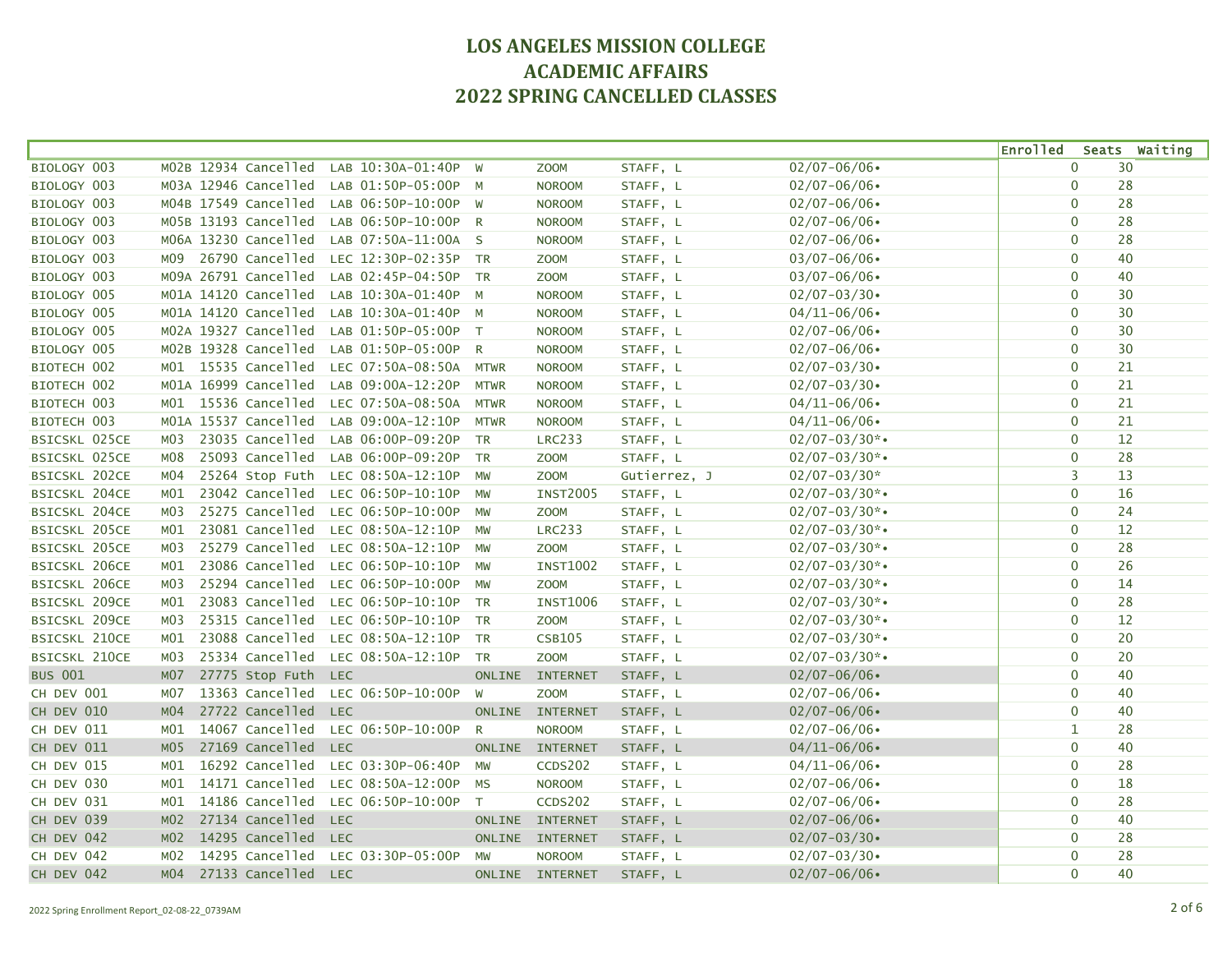|                 |                 |                      |                                   |                |                 |          |                     | <b>Enrolled</b> |              | Seats Waiting  |
|-----------------|-----------------|----------------------|-----------------------------------|----------------|-----------------|----------|---------------------|-----------------|--------------|----------------|
| CH DEV 044      | MO1             | 21479 Cancelled      | LEC 03:30P-06:40P                 | $\mathsf{R}$   | <b>CSB102A</b>  | STAFF, L | $02/07 - 06/06$     |                 | $\mathbf{0}$ | 28             |
| CH DEV 045      | MO1             | 14320 Cancelled      | LEC 08:50A-12:00P                 | - S            | CCDS202         | STAFF, L | $02/07 - 06/06$     |                 | $\mathbf 0$  | 28             |
| CH DEV 046      | MO1             | 23020 Cancelled      | LEC 06:50P-10:00P                 | $\mathsf{R}$   | <b>NOROOM</b>   | STAFF, L | $02/07 - 06/06$     |                 | $\mathbf 0$  | 28             |
| CH DEV 046      | M <sub>02</sub> | 27128 Cancelled      | <b>LEC</b>                        | <b>ONLINE</b>  | <b>INTERNET</b> | STAFF, L | $02/07 - 06/06$     |                 | $\mathbf 0$  | 40             |
| CH DEV 055      | MO1             | 14329 Cancelled      | LEC 08:50A-12:00P                 | <sub>S</sub>   | CCDS201         | STAFF, L | $02/07 - 06/06$     |                 | $\mathbf 0$  | 28             |
| CH DEV 055      | M <sub>02</sub> | 27127 Cancelled      | <b>LEC</b>                        | <b>ONLINE</b>  | <b>INTERNET</b> | STAFF, L | $02/07 - 06/06$     |                 | $\mathbf{0}$ | 40             |
| CH DEV 058      | MO1             | 16299 Cancelled      | LEC 06:50P-10:00P                 | M              | <b>NOROOM</b>   | STAFF, L | $02/07 - 06/06$     |                 | $\mathbf 0$  | 28             |
| CH DEV 172      | M <sub>03</sub> | 27267 Cancelled      | <b>LEC</b>                        | <b>ONLINE</b>  | <b>INTERNET</b> | STAFF, L | $02/07 - 03/11$     |                 | $\mathbf 0$  | 40             |
| CHEM 051        | MO1             | 10576 Cancelled      | LEC 10:35A-12:40P                 | MW             | <b>CMS028</b>   | STAFF, L | $02/07 - 06/06$     |                 | $\mathbf{0}$ | 28             |
| <b>CHEM 051</b> |                 | MO1A 10583 Cancelled | LAB 12:50P-02:15P                 | <b>MW</b>      | <b>CMS201</b>   | STAFF, L | $02/07 - 06/06$     |                 | $\mathbf 0$  | 28             |
| <b>CHEM 065</b> | MO3             | 19375 Cancelled      | LEC 08:50A-12:00P S               |                | <b>CMS236</b>   | STAFF, L | $02/07 - 06/06$     |                 | $\mathbf 0$  | 28             |
| <b>CHEM 065</b> |                 | MO3A 19376 Cancelled | LAB 08:50A-12:00P                 | - F            | <b>CMS203</b>   | STAFF, L | $02/07 - 06/06$     |                 | $\mathbf 0$  | 28             |
| CHEM 065        | M04             | 19377 Cancelled      | LEC 08:20A-09:50A                 | <b>MTWR</b>    | <b>NOROOM</b>   | STAFF, L | $02/07 - 03/30$     |                 | $\mathbf 0$  | 28             |
| CHEM 065        |                 | M04A 19378 Cancelled | LAB 10:00A-11:30A                 | <b>MTWR</b>    | <b>NOROOM</b>   | STAFF, L | $02/07 - 03/30$     |                 | $\mathbf 0$  | 28             |
| <b>CHEM 101</b> | MO2             | 12838 Cancelled      | LEC 11:40A-01:05P                 | <b>MTWR</b>    | <b>NOROOM</b>   | STAFF, L | $04/11 - 06/06$     |                 | $\Omega$     | 28             |
| <b>CHEM 101</b> |                 | MO2A 12845 Cancelled | LAB 08:20A-11:30A                 | <b>MTWR</b>    | <b>NOROOM</b>   | STAFF, L | $04/11 - 06/06$     |                 | $\mathbf 0$  | 28             |
| CHICANO 002     | MO5             | 28285 Cancelled      | LEC 10:35A-12:00P                 | <b>MW</b>      | <b>ZOOM</b>     | STAFF, L | $02/07 - 06/06$ New |                 | $\mathbf 0$  | 12             |
| CHICANO 008     | MO1             | 13555 Cancelled      | LEC 07:15A-10:35A                 | <b>MW</b>      | <b>CSB201</b>   | STAFF, L | $02/07 - 03/30$     |                 | $\mathbf 0$  | 28             |
| CHICANO 008     | M03             | 13565 Cancelled      | LEC 06:50P-10:00P                 | $\mathsf{R}$   | <b>CSB201</b>   | STAFF, L | $02/07 - 06/06$     |                 | $\mathbf 0$  | 28             |
| CHICANO 008     | M <sub>08</sub> | 27792 Cancelled      | <b>LEC</b>                        | <b>ONLINE</b>  | <b>INTERNET</b> | STAFF, L | $03/21 - 06/06$     |                 | $\mathbf{0}$ | 40             |
| CHICANO 008     | M10             | 28294 Cancelled      | LEC 06:50P-10:00P                 | $\mathsf{R}$   | <b>ZOOM</b>     | STAFF, L | $02/07 - 06/06$ New |                 | $\mathbf 0$  | 12             |
| CHICANO 037     | M06             | 26707 Stop Futh      | LEC 04:00P-05:30P MW              |                | SFDO-HS         | STAFF, L | $02/07 - 06/06!$    |                 | $\mathbf 0$  | $\mathbf 0$    |
| CHICANO 037     | M07             | 26737 Cancelled      | LEC 08:05A-09:40A TR              |                | NVM INST        | STAFF, L | $02/07 - 06/06!$    |                 | $\mathbf 0$  | $\mathbf 0$    |
| CHICANO 054     | M01             | 19310 Cancelled      | LEC 06:50P-10:00P                 | R              | <b>CSB203</b>   | STAFF, L | $02/07 - 06/06$     |                 | $\mathbf 0$  | 28             |
| CINEMA 107      | M <sub>02</sub> | 27050 Stop Futh      | LEC 03:15P-04:40P                 | <b>MW</b>      | KENN-HS         | STAFF, L | $02/07 - 06/06!$    |                 | $\Omega$     | $\overline{0}$ |
| CIS 162         | M03             | 28243 Cancelled      | LEC 03:30P-04:20P                 | MW             | <b>ZOOM</b>     | STAFF, L | 02/07-06/06• New    |                 | $\mathbf 0$  | 20             |
| CIS 162         |                 | MO3A 28244 Cancelled | LAB                               | <b>TBA</b>     | <b>ZOOM</b>     | STAFF, L | $02/07 - 06/06$ New |                 | $\mathbf 0$  | 20             |
| <b>CIS 194</b>  |                 | M01 19230 Cancelled  | <b>LEC</b>                        | <b>ONLINE</b>  | <b>INTERNET</b> | STAFF, L | $02/07 - 03/30$     |                 | $\mathbf 0$  | 15             |
| CIS 194         |                 | MO1A 19231 Cancelled | <b>LAB</b>                        | <b>ONLINE</b>  | <b>INTERNET</b> | STAFF, L | $02/07 - 03/30$     |                 | $\mathbf 0$  | 15             |
| CLN ART 150     | MO1             | 23601 Cancelled      | LEC 04:25P-05:15P                 | $\overline{R}$ | <b>NOROOM</b>   | STAFF, L | $02/07 - 06/06$     |                 | $\mathbf 0$  | 25             |
| CLN ART 150     |                 | MO1A 23602 Cancelled | LAB 01:05P-04:15P R               |                | <b>NOROOM</b>   | STAFF, L | $02/07 - 06/06$     |                 | $\mathbf{0}$ | 25             |
| <b>COMM 101</b> | MO4             | 14367 Cancelled      | LEC 03:30P-06:40P M               |                | <b>CSB102B</b>  | STAFF, L | $02/07 - 06/06$     |                 | $\mathbf 0$  | 28             |
| <b>COMM 101</b> | M08             | 14380 Cancelled      | LEC 12:15P-01:40P                 | <b>MW</b>      | <b>CSB105</b>   | STAFF, L | $02/07 - 06/06$     |                 | $\mathbf 0$  | 28             |
| <b>COMM 101</b> | M12             | 16479 Cancelled      | LEC 12:15P-01:40P                 | MW             | <b>CSB206</b>   | STAFF, L | $02/07 - 06/06$     |                 | $\mathbf{0}$ | 28             |
| <b>COMM 101</b> | M18             | 27062 Cancelled      | LEC 02:30P-03:55P                 | WF             | ZOOM-HS         | STAFF, L | $02/07 - 06/06!$    |                 | $\mathbf 0$  | $\overline{0}$ |
| <b>COMM 101</b> | M <sub>2</sub>  | 27730 Cancelled      | <b>LEC</b>                        | <b>ONLINE</b>  | <b>INTERNET</b> | STAFF, L | $02/07 - 03/30$     |                 | $\mathbf 0$  | 40             |
| <b>COMM 151</b> | M <sub>04</sub> | 27733 Cancelled      | <b>LEC</b>                        |                | ONLINE INTERNET | STAFF, L | $02/07 - 06/06$     |                 | $\mathbf 0$  | 40             |
| DRAFT 017       |                 | M01 19355 Cancelled  | <b>LEC</b>                        |                | ONLINE INTERNET | STAFF, L | $02/07 - 06/06$     |                 | $\mathbf 0$  | 40             |
| DRAFT 017       |                 | MO1A 19356 Cancelled | <b>LAB</b>                        |                | ONLINE INTERNET | STAFF, L | $02/07 - 06/06$     |                 | $\mathbf 0$  | 40             |
| E.S.L. 005A     | MO3             |                      | 25685 Cancelled LEC 08:50A-12:00P | <b>MW</b>      | <b>ZOOM</b>     | STAFF, L | $02/07 - 06/06$     |                 | $\mathbf{0}$ | 13             |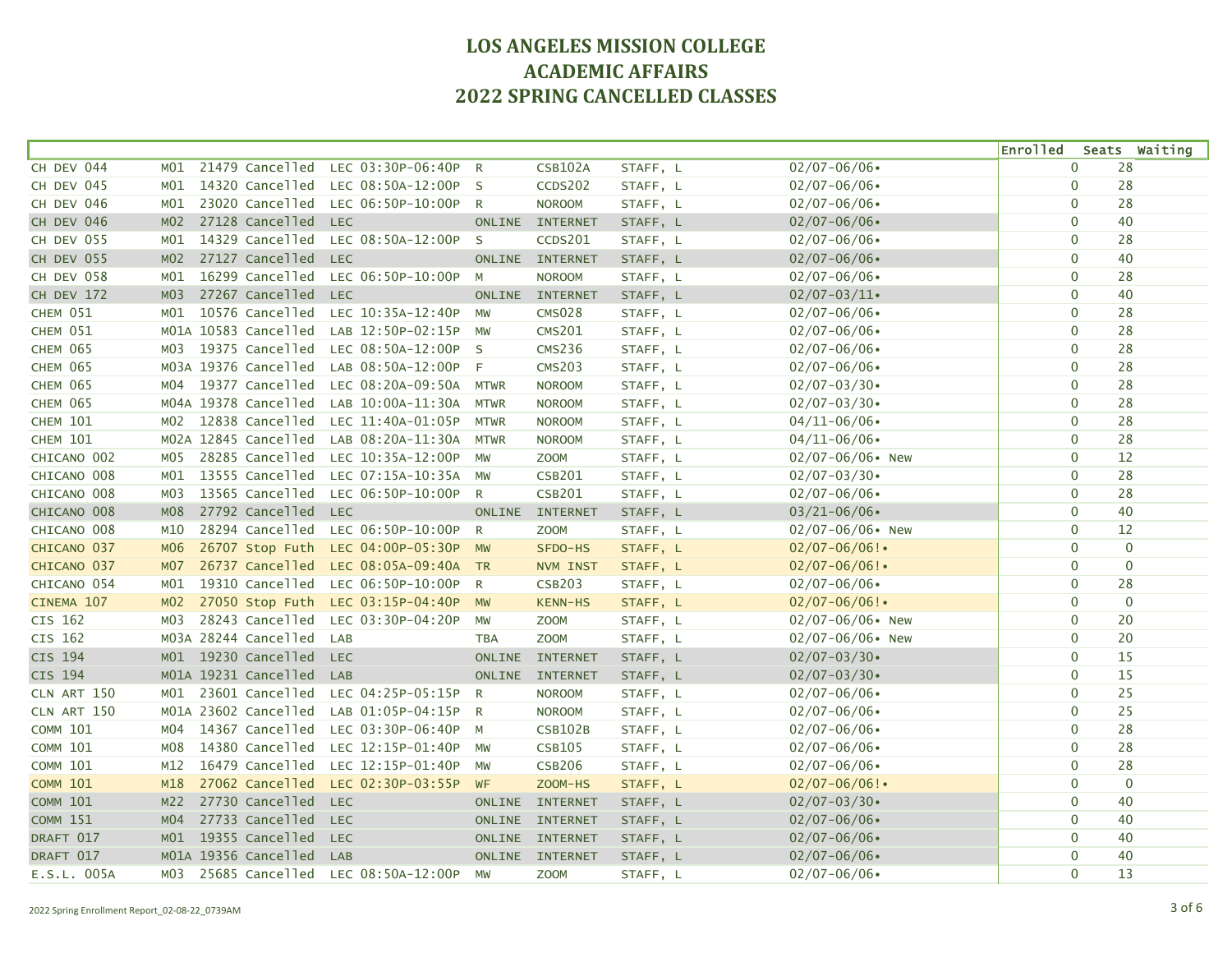|                      |                  |                      |                                      |                |                  |                    |                     | <b>Enrolled</b> |              | Seats Waiting  |
|----------------------|------------------|----------------------|--------------------------------------|----------------|------------------|--------------------|---------------------|-----------------|--------------|----------------|
| E.S.L. 005B          | M02              | 25703 Cancelled      | LEC 08:55A-10:20A                    | <b>TR</b>      | Z00M             | STAFF, L           | $02/07 - 06/06$     |                 | $\mathbf{0}$ | 15             |
| E.S.L. 005C          | M02              | 25708 Cancelled      | LEC 10:35A-12:00P                    | <b>TR</b>      | Z00M             | STAFF, L           | $02/07 - 06/06$     |                 | $\mathbf 0$  | 15             |
| E.S.L. 008           | M03              | 25759 Cancelled      | LEC 08:50A-12:00P                    | MW             | <b>ZOOM</b>      | STAFF, L           | $02/07 - 06/06$     |                 | $\mathbf 0$  | 21             |
| <b>EDUC 001</b>      | MO2              | 23654 Cancelled      | LEC 03:30P-06:40P                    | T              | <b>NOROOM</b>    | STAFF, L           | $02/07 - 06/06$     |                 | $\mathbf 0$  | 28             |
| <b>EDUC 001</b>      | M <sub>03</sub>  | 27124 Cancelled      | <b>LEC</b>                           | <b>ONLINE</b>  | <b>INTERNET</b>  | STAFF, L           | $02/07 - 06/06$     |                 | $\mathbf 0$  | 40             |
| ENGLISH 028          | M01              | 14036 Cancelled      | LEC 08:50A-12:10P                    | MW             | <b>CSB101</b>    | STAFF, L           | $02/07 - 03/30$     |                 | $\mathbf{0}$ | 28             |
| ENGLISH 072          | M <sub>02</sub>  | 17566 Cancelled      | LAB                                  |                | ONLINE INTERNET  | STAFF, L           | $02/07 - 06/06$     |                 | $\mathbf 0$  | 80             |
| ENGLISH 101          | M21              | 17571 Cancelled      | LEC 08:50A-12:10P                    | <b>TR</b>      | <b>CSB101</b>    | STAFF, L           | $02/07 - 03/30$     |                 | $\mathbf 0$  | 28             |
| ENGLISH 101          | M <sub>25</sub>  | 26874 Cancelled      | <b>LEC</b>                           | <b>ONLINE</b>  | <b>INTERNET</b>  | STAFF, L           | $02/07 - 03/30$     |                 | $\Omega$     | 40             |
| ENGLISH 102          | M04              | 15244 Cancelled      | LEC 06:50P-10:00P                    | T              | <b>CSB102A</b>   | STAFF, L           | $02/07 - 06/06$     |                 | $\mathbf 0$  | 28             |
| ENGLISH 102          | M12              | 27728 Cancelled      | <b>LEC</b>                           | <b>ONLINE</b>  | <b>INTERNET</b>  | STAFF, L           | $02/07 - 06/06$     |                 | $\mathbf 0$  | 40             |
| ESL NC 007CE         | M03              | 25762 Cancelled      | LEC 06:00P-09:15P                    | <b>MW</b>      | Z00M             | STAFF, L           | $02/07 - 06/06$     |                 | $\mathbf 0$  | 21             |
| ESL NC 007CE         | M03              | 25762 Cancelled      | LEC 06:00P-09:15P                    | <b>TR</b>      | Z00M             | STAFF, L           | $02/07 - 06/06$     |                 | $\mathbf 0$  | 21             |
| ESL NC 151CE         | M03              | 25681 Cancelled      | LEC 08:50A-12:05P                    | <b>MW</b>      | <b>ZOOM</b>      | STAFF, L           | $02/07 - 06/06$ *•  |                 | $\mathbf 0$  | 6              |
| ESL NC 152CE         | MO2              | 25700 Cancelled      | LEC 08:55A-10:20A TR                 |                | <b>ZOOM</b>      | STAFF, L           | $02/07 - 06/06$ *•  |                 | $\Omega$     | 6              |
| ESL NC 153CE         | M02              | 25705 Cancelled      | LEC 10:35A-12:00P                    | <b>TR</b>      | <b>ZOOM</b>      | STAFF, L           | $02/07 - 06/06$ *•  |                 | $\mathbf{0}$ | 6              |
| <b>ESLCVCS 013CE</b> | MO1              | 23044 Cancelled      | LEC 06:50P-10:10P                    | MW             | <b>INST1004</b>  | STAFF, L           | $02/07 - 03/30$ *•  |                 | $\mathbf 0$  | 16             |
| <b>ESLCVCS 013CE</b> | MO2              | 25338 Cancelled      | LEC 06:50P-10:00P                    | <b>MW</b>      | <b>ZOOM</b>      | STAFF, L           | $02/07 - 03/30$ *•  |                 | $\mathbf 0$  | 24             |
| FINANCE 008          | M <sub>02</sub>  | 27039 Stop Futh      | LEC 08:05A-09:30A MW                 |                | NVM INST         | Arora, B           | $02/07 - 06/06!$    |                 | $\mathbf 0$  | $\overline{0}$ |
| <b>GEOG 001</b>      | MO2              | 11349 Cancelled      | LEC 08:55A-10:20A TR                 |                | <b>CMS005</b>    | STAFF, L           | $02/07 - 06/06$     |                 | $\mathbf{0}$ | 28             |
| GEOG 001             | M03              | 22729 Cancelled      | LEC 10:35A-12:00P                    | MW             | <b>CMS105</b>    | STAFF, L           | $02/07 - 06/06$     |                 | $\mathbf 0$  | 28             |
| <b>GEOG 001</b>      | MO4              | 27876 Cancelled LEC  |                                      |                | ONLINE INTERNET  | STAFF, L           | $02/07 - 06/06$     |                 | $\mathbf 0$  | 40             |
| GEOG 002             | MO1              | 22730 Cancelled      | LEC 10:35A-12:00P                    | TR             | <b>NOROOM</b>    | STAFF, L           | $02/07 - 06/06$     |                 | $\mathbf 0$  | 28             |
| GEOG 007             | MO1              | 27878 Cancelled      | <b>LEC</b>                           | ONLINE         | <b>INTERNET</b>  | STAFF, L           | $02/07 - 06/06$     |                 | $\mathbf 0$  | 40             |
| GEOG 015             | M <sub>02</sub>  | 27880 Cancelled      | <b>LEC</b>                           |                | ONLINE INTERNET  | STAFF, L           | $02/07 - 06/06$     |                 | $\Omega$     | 40             |
| <b>GEOG 015</b>      |                  | MO2A 27881 Cancelled | <b>LAB</b>                           | <b>ONLINE</b>  | <b>INTERNET</b>  | STAFF, L           | $02/07 - 06/06$     |                 | $\mathbf{0}$ | 40             |
| HEALTH 008           | M02              | 17632 Cancelled      | LEC 10:35A-12:00P                    | <b>TR</b>      | HFAC203          | STAFF, L           | $02/07 - 06/06$     |                 | $\mathbf 0$  | 28             |
| HEALTH 008           | M03              | 22926 Cancelled      | LEC 10:35A-12:00P                    | MW             | <b>NOROOM</b>    | STAFF, L           | $02/07 - 06/06$     |                 | $\mathbf 0$  | 28             |
| HEALTH 008           | M06              | 27802 Stop Futh      | LEC 06:50P-10:00P                    | $\overline{R}$ | HFAC203          | Valdez Barkwill, M | $02/07 - 06/06$     |                 | $\mathbf 0$  | 28             |
| HEALTH 011           | M <sub>0</sub> 3 | 18874 Cancelled      | LEC 08:55A-10:20A                    | <b>MW</b>      | HFAC204          | STAFF, L           | $02/07 - 06/06$     |                 | $\mathbf 0$  | 28             |
| HEALTH 101           | MO1              | 23028 Cancelled      | LEC 12:10P-03:20P                    | T              | <b>NOROOM</b>    | STAFF, L           | $02/07 - 06/06$     |                 | $\mathbf{0}$ | 28             |
| HISTORY 002          | M <sub>02</sub>  | 26684 Cancelled      | LEC 08:05A-09:40A TR                 |                | NVM INST         | STAFF, L           | $02/07 - 06/06!$    |                 | $\mathbf 0$  | $\mathbf 0$    |
| HISTORY 002          | M <sub>02</sub>  | 28405 Cancelled      | <b>LEC</b>                           | <b>ONLINE</b>  | <b>INTERNET</b>  | STAFF, L           | $04/11 - 06/06$ New |                 | $\mathbf 0$  | 40             |
| HISTORY 002          | MO <sub>3</sub>  | 27097 Cancelled      | LEC 08:05A-09:30A TR                 |                | NVM INST         | STAFF, L           | $02/07 - 06/06!$    |                 | $\mathbf{0}$ | $\mathbf 0$    |
| HISTORY 012          | MO <sub>2</sub>  | 26683 Stop Futh      | LEC 08:05A-09:30A MW                 |                | NVM INST         | Butterfield, Y     | $02/07 - 06/06!$    |                 | $\mathbf 0$  | $\mathbf 0$    |
| HISTORY 012          | M <sub>0</sub> 3 | 27096 Cancelled      | LEC 08:05A-09:30A MW                 |                | NVM INST         | STAFF, L           | $02/07 - 06/06!$    |                 | $\mathbf 0$  | $\mathbf 0$    |
| HLTHOCC 062          | MO2              | 27092 Cancelled      | LEC 11:20A-12:10P M                  |                | SYL-BIO          | STAFF, L           | $02/07 - 06/06!$    |                 | $\mathbf 0$  | $\mathbf 0$    |
| HLTHOCC 062          |                  | MO2A 27094 Cancelled | LAB 10:00A-11:25A TR                 |                | SYL-BIO          | STAFF, L           | $02/07 - 06/06!$    |                 | $\mathbf 0$  | $\mathbf 0$    |
| JOURNAL 100          | M <sub>02</sub>  | 27019 Cancelled      | <b>LEC</b>                           | <b>ONLINE</b>  | <b>INTRNT-HS</b> | STAFF, L           | $02/07 - 06/06!$    |                 | $\mathbf 0$  | $\mathbf 0$    |
| KIN ATH 514          | MO1              |                      | 26518 Cancelled LAB 12:00P-05:20P MW |                | <b>ELCRPARK</b>  | STAFF, L           | $02/07 - 06/06$     |                 | $\mathbf 0$  | 28             |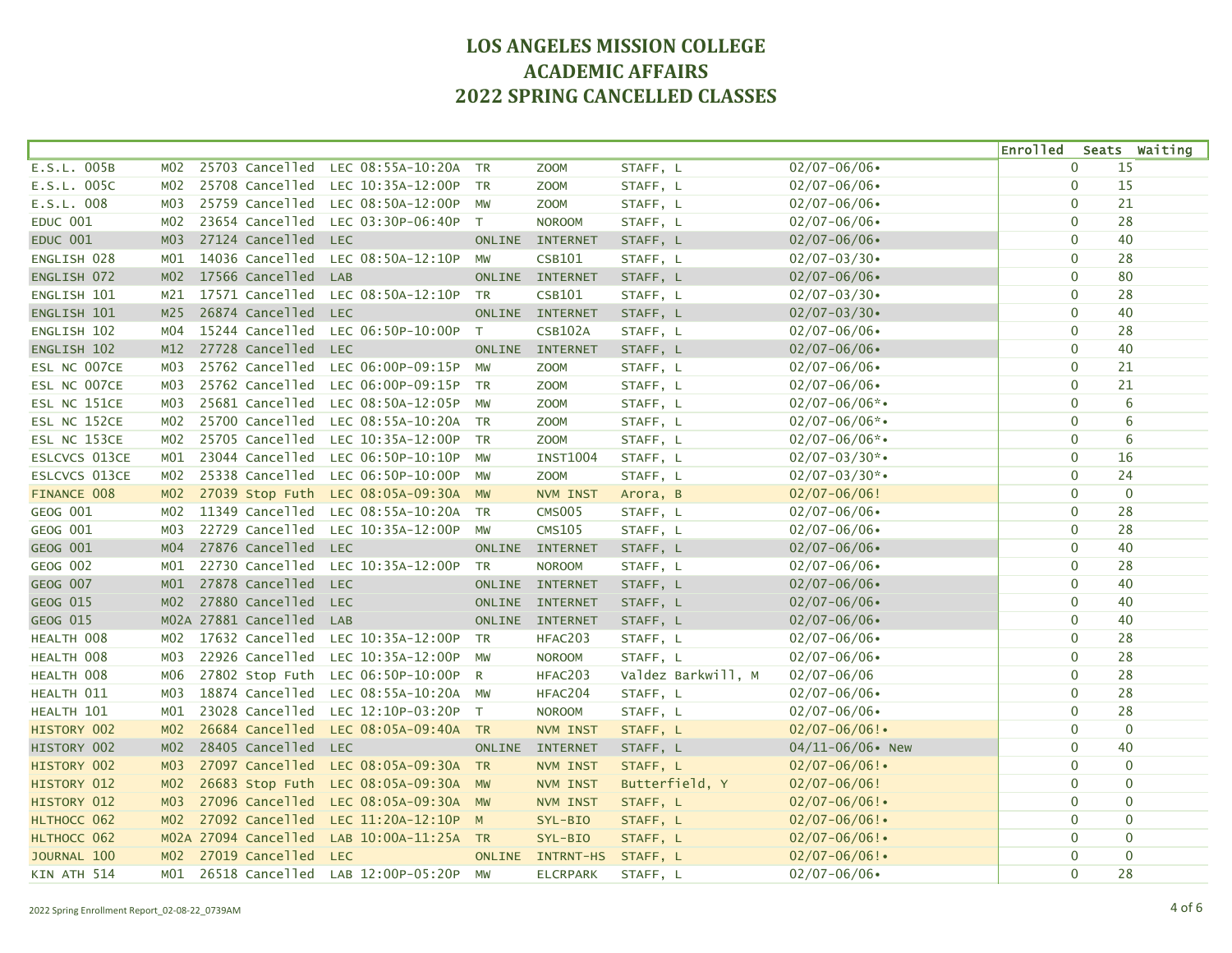|                 |                 |                      |                                      |               |                  |          |                  | <b>Enrolled</b> |              | Seats Waiting  |
|-----------------|-----------------|----------------------|--------------------------------------|---------------|------------------|----------|------------------|-----------------|--------------|----------------|
| KIN ATH 562     | M01             | 22928 Cancelled      | LAB 12:00P-01:35P                    | MW            | <b>NOROOM</b>    | STAFF, L | $02/07 - 06/06$  |                 | $\mathbf{0}$ | 30             |
| <b>MATH 125</b> | MO3             | 14944 Cancelled      | LEC 12:10P-02:40P                    | <b>MW</b>     | <b>CMS020</b>    | STAFF, L | $02/07 - 06/06$  |                 | $\mathbf 0$  | 28             |
| <b>MATH 227</b> | MO3             | 16349 Cancelled      | LEC 07:45A-09:10A                    | <b>TR</b>     | <b>CMS120</b>    | STAFF, L | $02/07 - 06/06$  |                 | $\mathbf 0$  | 28             |
| <b>MATH 227</b> |                 | MO3A 16350 Cancelled | LAB 09:20A-10:15A                    | <b>TR</b>     | <b>CMS120</b>    | STAFF, L | $02/07 - 06/06$  |                 | $\mathbf 0$  | 28             |
| <b>MATH 227</b> |                 | M14 17739 Cancelled  | <b>LEC</b>                           | <b>ONLINE</b> | <b>INTERNET</b>  | STAFF, L | $04/11 - 06/06$  |                 | $\mathbf 0$  | 56             |
| <b>MATH 227</b> |                 | M14A 17740 Cancelled | LAB                                  | <b>ONLINE</b> | <b>INTERNET</b>  | STAFF, L | $04/11 - 06/06$  |                 | $\mathbf 0$  | 56             |
| <b>MATH 227</b> |                 | M14A 17740 Cancelled | LAB 09:00A-12:00P                    | - S           | <b>NOROOM</b>    | STAFF, L | $04/11 - 06/06$  |                 | $\mathbf 0$  | 56             |
| MATH 227        |                 | M16 26797 Cancelled  | <b>LEC</b>                           | <b>ONLINE</b> | <b>INTERNET</b>  | STAFF, L | $02/21 - 06/06$  |                 | $\mathbf 0$  | 28             |
| <b>MATH 227</b> |                 | M16A 26798 Cancelled | LAB 08:30A-11:00A                    | - F           | <b>NOROOM</b>    | STAFF, L | $02/21 - 06/06$  |                 | $\mathbf 0$  | 28             |
| MICRO 020       |                 | M01A 16020 Cancelled | LAB 10:30A-01:40P                    | $\top$        | <b>NOROOM</b>    | STAFF, L | $02/07 - 06/06$  |                 | $\mathbf 0$  | 28             |
| MICRO 020       |                 | MO1B 16021 Cancelled | LAB 10:30A-01:40P                    | $\mathsf{R}$  | <b>NOROOM</b>    | STAFF, L | $02/07 - 06/06$  |                 | $\mathbf 0$  | 28             |
| MICRO 020       | MO3             | 18439 Cancelled      | LEC 05:15P-06:40P                    | MW            | <b>NOROOM</b>    | STAFF, L | $02/07 - 06/06$  | $\mathbf 0$     |              | 56             |
| MICRO 020       |                 | M03A 18440 Cancelled | LAB 06:50P-10:00P                    | M             | <b>NOROOM</b>    | STAFF, L | $02/07 - 06/06$  |                 | $\mathbf 0$  | 56             |
| MICRO 020       |                 | MO3B 22922 Cancelled | LAB 06:50P-10:00P                    | W             | <b>NOROOM</b>    | STAFF, L | $02/07 - 06/06$  |                 | $\mathbf{0}$ | 28             |
| NUTRTN 021      |                 | M01 15538 Cancelled  | LEC 12:10P-03:20P M                  |               | <b>ZOOM</b>      | STAFF, L | $02/07 - 06/06$  |                 | $\mathbf 0$  | 40             |
| NUTRTN 021      | M04             | 15541 Cancelled      | LEC 03:30P-06:40P                    | $\top$        | HFAC107          | STAFF, L | $02/07 - 06/06$  |                 | $\mathbf 0$  | 28             |
| OCEANO 001      | MO2             | 27024 Cancelled      | LEC 10:35A-12:00P                    | TR            | <b>CCLA-SJHS</b> | STAFF, L | $02/07 - 06/06!$ | $\mathbf 0$     |              | $\overline{0}$ |
| PHILOS 006      | M <sub>02</sub> | 26918 Cancelled      | <b>LEC</b>                           | <b>ONLINE</b> | <b>INTERNET</b>  | STAFF, L | $02/07 - 06/06$  |                 | $\mathbf 0$  | 40             |
| PHYS SC 001     | MO2             | 27921 Cancelled      | <b>LEC</b>                           | <b>ONLINE</b> | <b>INTERNET</b>  | STAFF, L | $02/07 - 06/06$  |                 | $\mathbf 0$  | 40             |
| PHYSICS 007     |                 | M02 27639 Cancelled  | <b>LEC</b>                           | <b>ONLINE</b> | <b>INTERNET</b>  | STAFF, L | $02/07 - 06/06$  |                 | $\mathbf 0$  | 40             |
| PHYSICS 007     |                 | MO2A 27640 Cancelled | LAB                                  |               | ONLINE INTERNET  | STAFF, L | $02/07 - 06/06$  |                 | $\mathbf 0$  | 40             |
| PHYSICS 037     |                 | M01 16597 Cancelled  | LEC 01:15P-03:20P                    | <b>MW</b>     | <b>CMS006</b>    | STAFF, L | $02/07 - 06/06$  |                 | $\mathbf 0$  | 28             |
| PHYSICS 037     |                 | MO1A 16598 Cancelled | LAB 12:10P-03:20P                    | -F            | <b>CMS006</b>    | STAFF, L | $02/07 - 06/06$  |                 | $\mathbf 0$  | 28             |
| PHYSICS 038     |                 | M01 12378 Cancelled  | LEC 08:00A-11:10A MWF                |               | <b>NOROOM</b>    | STAFF, L | $02/07 - 03/30$  |                 | $\mathbf 0$  | 28             |
| PHYSICS 038     |                 | MO1A 12384 Cancelled | LAB 08:00A-11:20A                    | <b>TR</b>     | <b>NOROOM</b>    | STAFF, L | $02/07 - 03/30$  |                 | $\mathbf 0$  | 28             |
| PHYSICS 039     |                 | M01 16707 Cancelled  | LEC 08:00A-10:50A                    | <b>MWF</b>    | <b>NOROOM</b>    | STAFF, L | $04/11 - 06/06$  |                 | 0            | 28             |
| PHYSICS 039     |                 | MO1A 16708 Cancelled | LAB 08:00A-11:10A                    | <b>TR</b>     | <b>NOROOM</b>    | STAFF, L | $04/11 - 06/06$  |                 | $\mathbf 0$  | 32             |
| PHYSICS 039     |                 | M02 27645 Cancelled  | <b>LEC</b>                           | <b>ONLINE</b> | <b>INTERNET</b>  | STAFF, L | $02/07 - 06/06$  |                 | $\mathbf{0}$ | 40             |
| PHYSICS 039     |                 | MO2A 27646 Cancelled | LAB                                  | <b>ONLINE</b> | <b>INTERNET</b>  | STAFF, L | $02/07 - 06/06$  |                 | $\mathbf 0$  | 40             |
| PHYSIOL 001     |                 | M01B 12739 Cancelled | LAB 06:50P-10:00P                    | $\mathsf{R}$  | <b>NOROOM</b>    | STAFF, L | $02/07 - 06/06$  |                 | $\mathbf{0}$ | 30             |
| PHYSIOL 001     |                 | M03B 19330 Cancelled | LAB 12:50P-04:00P                    | $\mathsf{S}$  | <b>NOROOM</b>    | STAFF, L | $02/07 - 06/06$  |                 | $\mathbf{0}$ | 30             |
| POL SCI 001     | MO5             | 18470 Cancelled      | LEC 10:35A-12:00P                    | <b>TR</b>     | <b>NOROOM</b>    | STAFF, L | $02/07 - 06/06$  |                 | $\mathbf 0$  | 28             |
| POL SCI 001     | M16             | 28060 Cancelled      | <b>LEC</b>                           | <b>ONLINE</b> | <b>INTERNET</b>  | STAFF, L | $04/11 - 06/06$  |                 | $\mathbf 0$  | $\mathbf{0}$   |
| POL SCI 005     | MO1             | 17743 Cancelled      | LEC 06:50P-10:00P                    | M             | <b>NOROOM</b>    | STAFF, L | $02/07 - 06/06$  | $\mathbf 0$     |              | 28             |
| POL SCI 005     | M <sub>03</sub> | 27714 Cancelled      | <b>LEC</b>                           | <b>ONLINE</b> | <b>INTERNET</b>  | STAFF, L | $02/28 - 06/06$  |                 | $\mathbf 0$  | 40             |
| PSYCH 001       | M10             | 26712 Cancelled      | LEC 02:30P-04:00P                    | WF            | ZOOM-HS          | STAFF, L | $02/07 - 06/06!$ |                 | $\mathbf 0$  | $\mathbf{0}$   |
| PSYCH 001       | M13             | 26714 Cancelled      | LEC 08:05A-09:40A TR                 |               | NVM INST         | STAFF, L | $02/07 - 06/06!$ |                 | $\mathbf 0$  | $\mathbf 0$    |
| PSYCH 001       | M16             | 26735 Cancelled      | LEC 12:20P-01:45P WF                 |               | <b>CCLA-ART</b>  | STAFF, L | $02/07 - 06/06!$ |                 | $\mathbf 0$  | $\mathbf 0$    |
| PSYCH 041       | M01             | 14696 Cancelled      | LEC 03:30P-06:40P                    | T             | <b>ZOOM</b>      | STAFF, L | $02/07 - 06/06$  |                 | $\mathbf 0$  | 40             |
| PSYCH 041       | M04             |                      | 17083 Cancelled LEC 10:35A-12:00P MW |               | <b>INST2004</b>  | STAFF, L | $02/07 - 06/06$  |                 | $\mathbf 0$  | 28             |